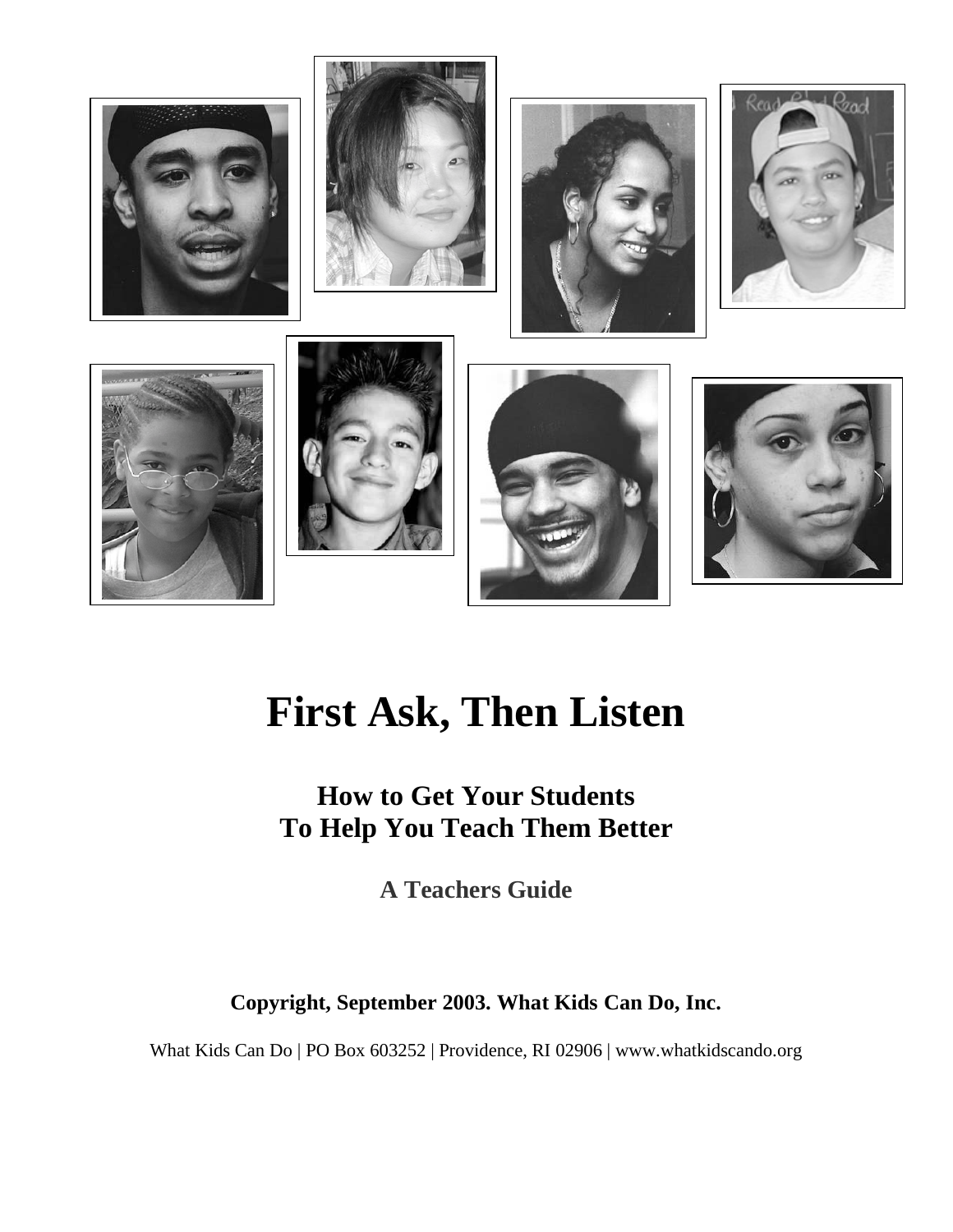## **First Ask, Then Listen How to Get Your Students To Help You Teach Them Better**

#### **A Teachers Guide**

In the book *Fires in the Bathroom: Advice for Teachers from High School Students* (New Press, 2003), urban teenagers across the country speak bluntly about their school experiences. Their comments, gathered during intensive discussions and writing sessions with the nonprofit group What Kids Can Do, Inc. (www.whatkidscando.org) met with immediate interest on publication. Many educators, even those seasoned by years in the classroom, found themselves struck by aspects of the student experience that had somehow slipped their notice. "This book is both painful and wonderful to read," commented Deborah Meier, whose career as an educational leader spans over 40 years.

The insights in *Fires in the Bathroom* reflect a fundamental feature of adolescence that is curiously ignored by most current school reform efforts: the need for teenagers to enter into meaningful partnerships with adults. Increasingly, research suggests that addressing this developmental need within the school setting has significant positive effects on students' motivation, engagement, and academic achievement. If we seek those outcomes as an educational priority, improving communication between students and their teachers would be a good place to start.

Encouragingly, listening to students does not depend on any particular expertise. Anyone who likes young people and values their opinions can do this work. It takes time, persistence, and attention to organize, but it can easily take place in the context of a classroom or advisory group. It requires thoughtful analysis to sort out patterns and draw conclusions from a flood of material, but educators and students possess those talents in abundance.

This short manual offers a starting place for those interested in finding out what students have to say. Using the same questions that prompted the discussions leading to *Fires in the Bathroom*, teachers can begin for themselves the honest dialogue from which both students and adults so richly benefit. Whether gathered through student writing or transcribed conversations, the responses will begin to build a base of mutual confidence that students have something valuable to contribute to their own education. As students encounter here the teaching tools devised by the young co-authors of *Fires in the Bathroom*, they can critique and enlarge them based on their own experiences. And as teachers hear their own students speak their minds in a structured and respectful setting, they can begin to adapt their practice to meet their learning needs more effectively.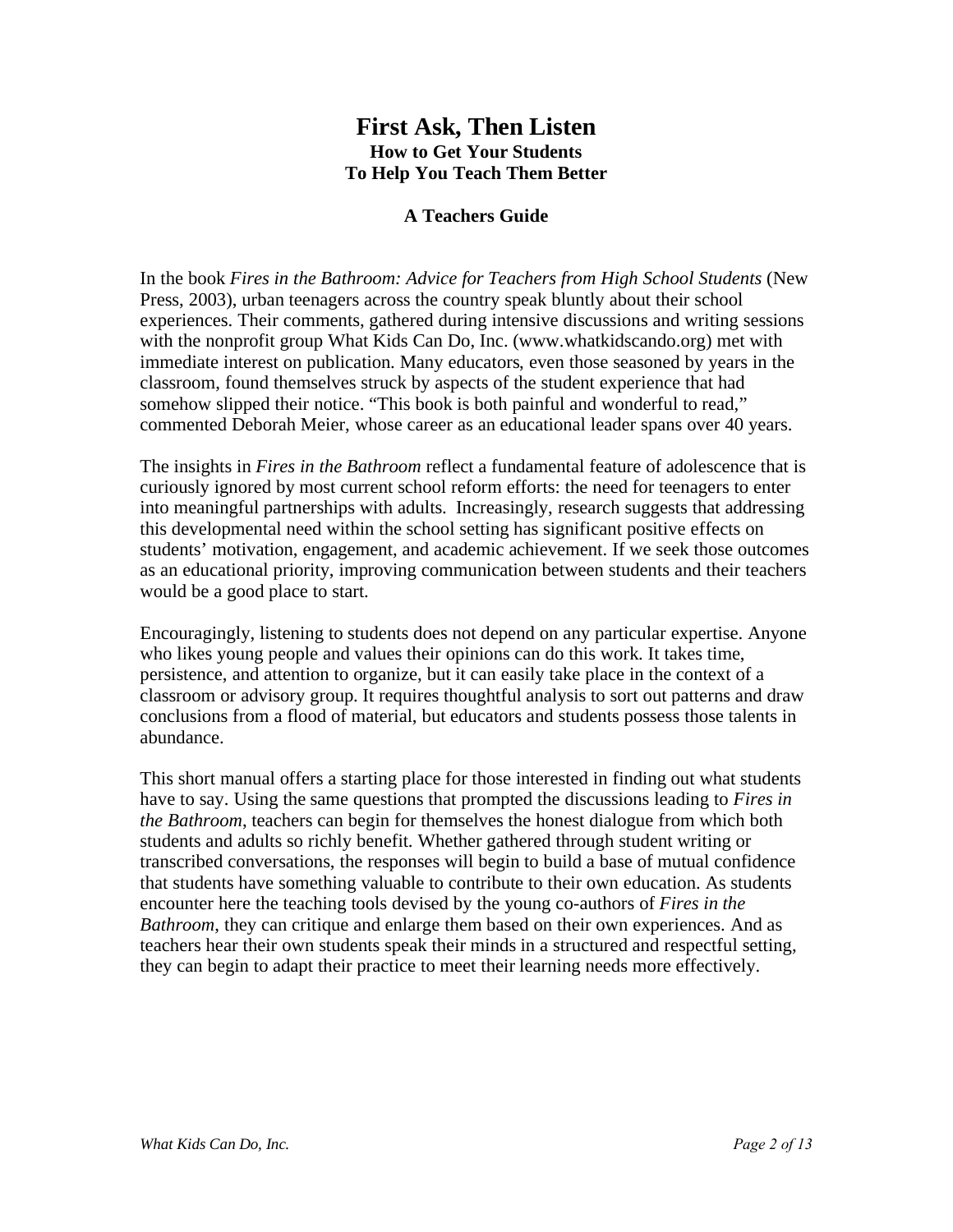# **Tips for Structuring Dialogues with Students**

The steps below reflect the experiences of researchers for What Kids Can Do, as we gathered students' opinions about school for publication in *Fires in the Bathroom*. Though your own process might easily vary, the basic principles remain important, reflecting our fundamental belief that adults must actively seek to understand what students think and why they think it.

*1. Root the process in inquiry.* Begin by developing questions that will yield what you're really interested in learning about. In our case, we needed to know what new teachers worried about most as they prepared to teach adolescents in diverse urban classrooms. So we began by querying several groups of beginning teachers: "If you could ask your students any question about what or how you teach, what would you ask?"

We shaped questions from their replies, sorting them into sets that seemed to go together. We tried to keep our questions concrete, basing them in students' experiences, not just their opinions. And we learned to recognize the questions that bombed, asking students during uncomfortable pauses: "Is this the right question? What do you think the real question is?" We constantly asked what we might be forgetting.

Steadily, students transformed our questions—that is, the questions of new teachers—into their own. For us, this was a crucial goal from the start: that the students be collaborators, not subjects, in the research.

2. Gather students willing to express their thoughts. Unlike teachers who have ready access to young people, we had to locate the students who would collaborate with us for *Fires in the Bathroom*. Using every available professional connection, we sought out students who would talk openly about their school experiences. Whenever we found students willing to participate, we asked whether they could interest a friend in coming, too. Academic success was not a requirement; in fact, we most wanted students who struggled in school. We paid students for their time at an hourly rate comparable to that of an undergraduate research assistant. Though most teachers will not be able to offer stipends, they can seek other concrete ways (a quiet and comfortable environment, refreshments, help with transportation) to convey respect for students' time and energy.

**3. Keep groups small.** Typically, we gathered in small groups of three to five students which clearly will not be possible for teachers if they use class time for their discussions. Advisory groups of around twelve students, or extracurricular teams or clubs, however, could provide smaller alternative settings.

Each of our groups met for at least three sessions of three to five hours, for the most part on weekends and during school vacations. Inevitably, given the press of their lives and their skepticism about this unusual enterprise, only half of those we expected actually showed up. Teachers may have an advantage in this regard, if they can schedule more frequent but shorter sessions during or after school.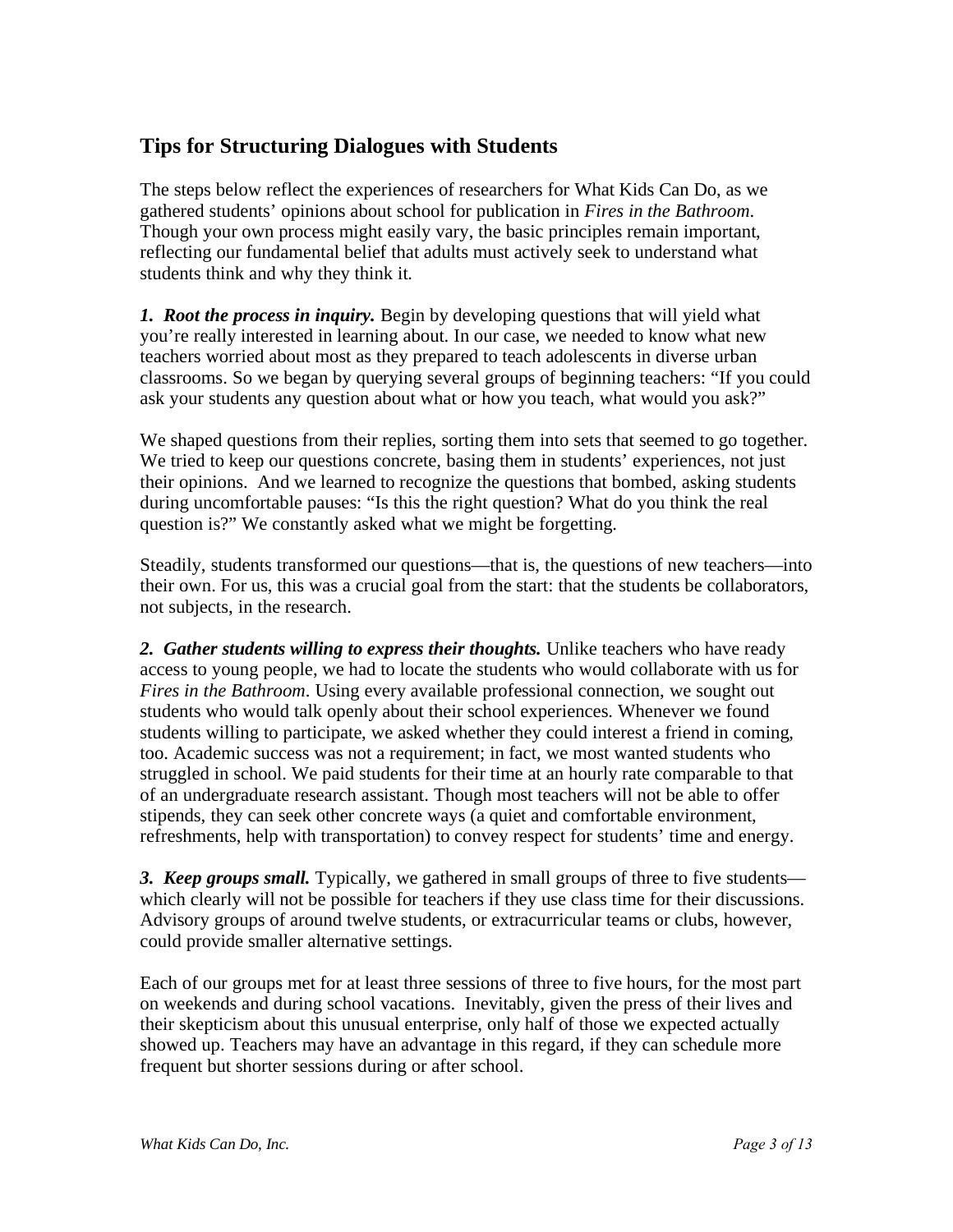*4. Write everything down.* Our sessions combined writing and discussion, in proportion to students' capacities and rhythms. We recorded on a notebook computer everything students said, and we later transcribed their handwritten responses to our question sets as well. That visible commitment to take account of everything students said created a climate of serious purpose. The facilitator often read back what people had said for accuracy, asking follow-up questions and giving them the chance to critique, amend, or amplify their comments. A conversation that spiraled into casual chitchat returned more quickly to the subject as students saw their words written down.

Video or audio tape recorders could be good alternatives to writing down student comments, particularly when used in combination with notes on chart paper that everyone can see. Though taping conveys the desired tone of purpose and consequence to the discussion, transcribing the recordings into a written transcript is an important next step—one that makes analyzing and sharing student comments with others much easier.

*5. Ask for evidence.* Because students are as ready as adults to rely on abstractions or generalizations, we continually sought supporting details and specific situations in their responses. If a student complained about a teacher, for instance, we tried to nail down the offending behavior, not merely record the student's annoyance. Kids got used to our saying, "Can you tell me more about that?" or "What was *that* like for you?" As students worked together, they grew more adept at supporting their own assertions and probing each other's experiences for nuance and contradictions.

*6. Analyze the material together.* Because the goal of our book was to offer advice, our discussions always ended with: "So what would you suggest to a teacher?" We weighed whether spontaneous advice ("We shouldn't have homework!") was merely frivolous or contained kernels of wisdom. Analyzing students' suggestions together, we created lists of Do's and Don'ts, calendars, questionnaires, and exercises to help teachers and students better understand each other. This manual presents a few examples of the many that appear in *Fires in the Bathroom.* Students in different settings might alter or expand upon them or create their own from scratch.

*7. Create a Written Product***.** The fact that we had to write something from students' responses lent a sense of purpose to our conversations. Teachers may likewise benefit from proposing a written product of some sort as a culmination to the discussions. Whether it takes the shape of classroom norms posted on the wall, an article in the school newspaper, or a presentation before the school board or PTA, having to create a written document adds seriousness to the endeavor.

In most cases, we chose not to publish the names of teachers when they came up in student comments, whether positive or negative. But encouragingly, students' suggestions often derived from the example of a particularly effective teacher in their school.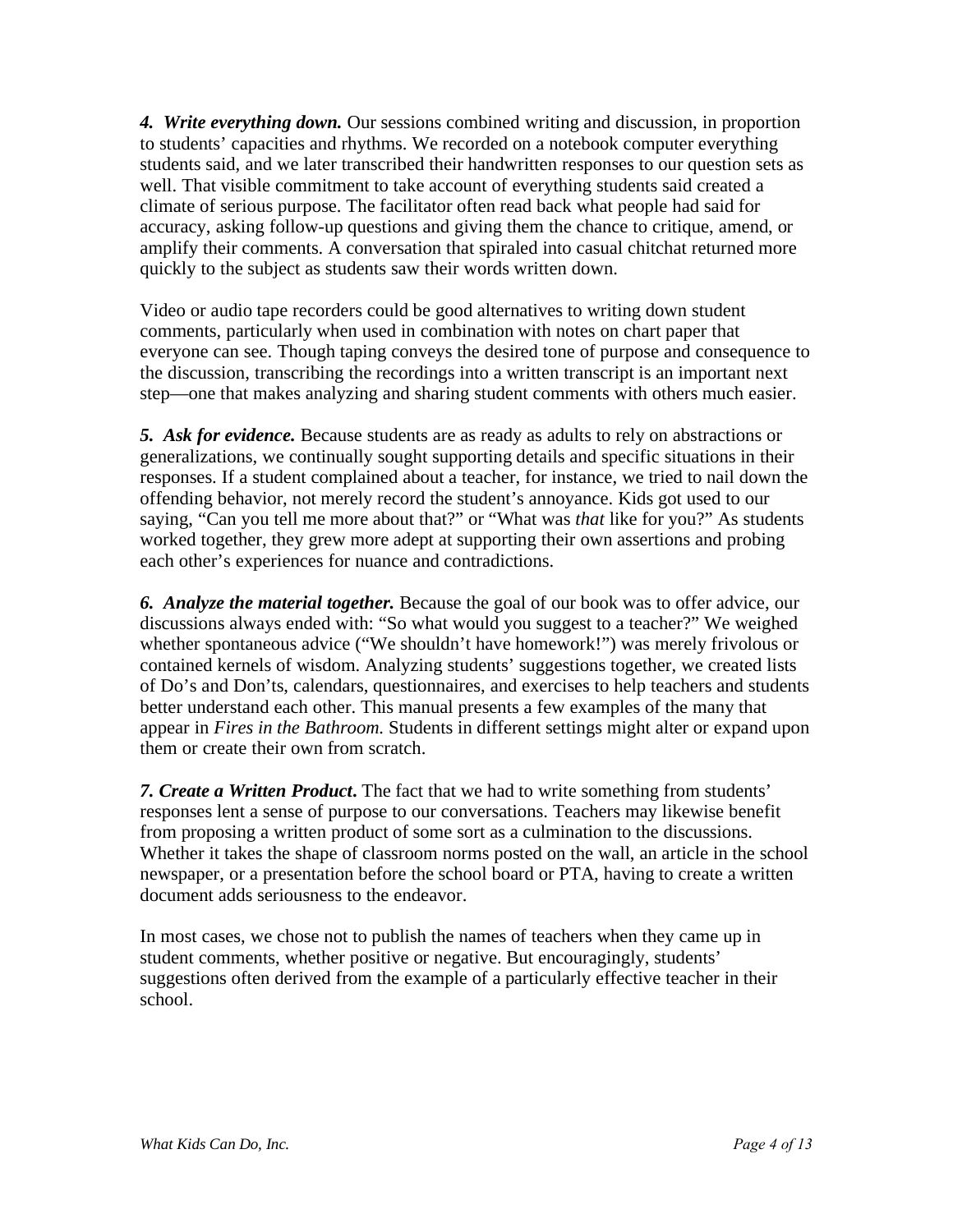# **Reminders for Respectful Discussions**

Though teachers and other professionals undoubtedly draw on their own norms for group discussions, we offer the following tips as reminders for keeping conversations respectful, positive, and productive.

- **1.** If possible, limit the number of group participants to 12.
- **2.** Make sure only one person talks at a time. Write down a speaking order if necessary, and do not allow interruptions.
- **3.** Make sure everyone has the opportunity to speak; one or two people should not dominate the conversation.
- **4.** Ask neutral, open-ended questions. Avoid leading questions and those that can be answered with a simple "yes" or "no."
- **5.** Opposing points of view should always focus on the idea or opinion, never the person expressing it.
- **6.** Make sure to designate a note-taker. If appropriate, appoint a clock-watcher to keep track of the time.

# **Question Sets and Exercises to Prompt Discussions with Students**

In the sections that follow, we provide examples of the question sets we used with our student co-authors of *Fires in the Bathroom*. So as to break up the material into smaller parts, we group the questions—and exercises that accompany them—into four themes.

- ! *Personal Connections to the Teacher*
- *Expectations and Motivation*
- ! *Learning Inside the Classroom and Out*
- ! *Classroom Climate and Management*

We trust teachers will use these themes, question sets, and exercises as they see fit. They can use the questions to spark discussion with their own students, or modify or replace our prompts to address the questions that most concern them. They can present our questions to students as a model, then seek from students their own alternative questions.

In the case of *Fires in the Bathroom*, we discussed some of the questions as a group; for others we had students write down individual responses. How many questions or exercises to attempt in any one sitting will depend on individual schedules and the pacing that best suits students' capabilities.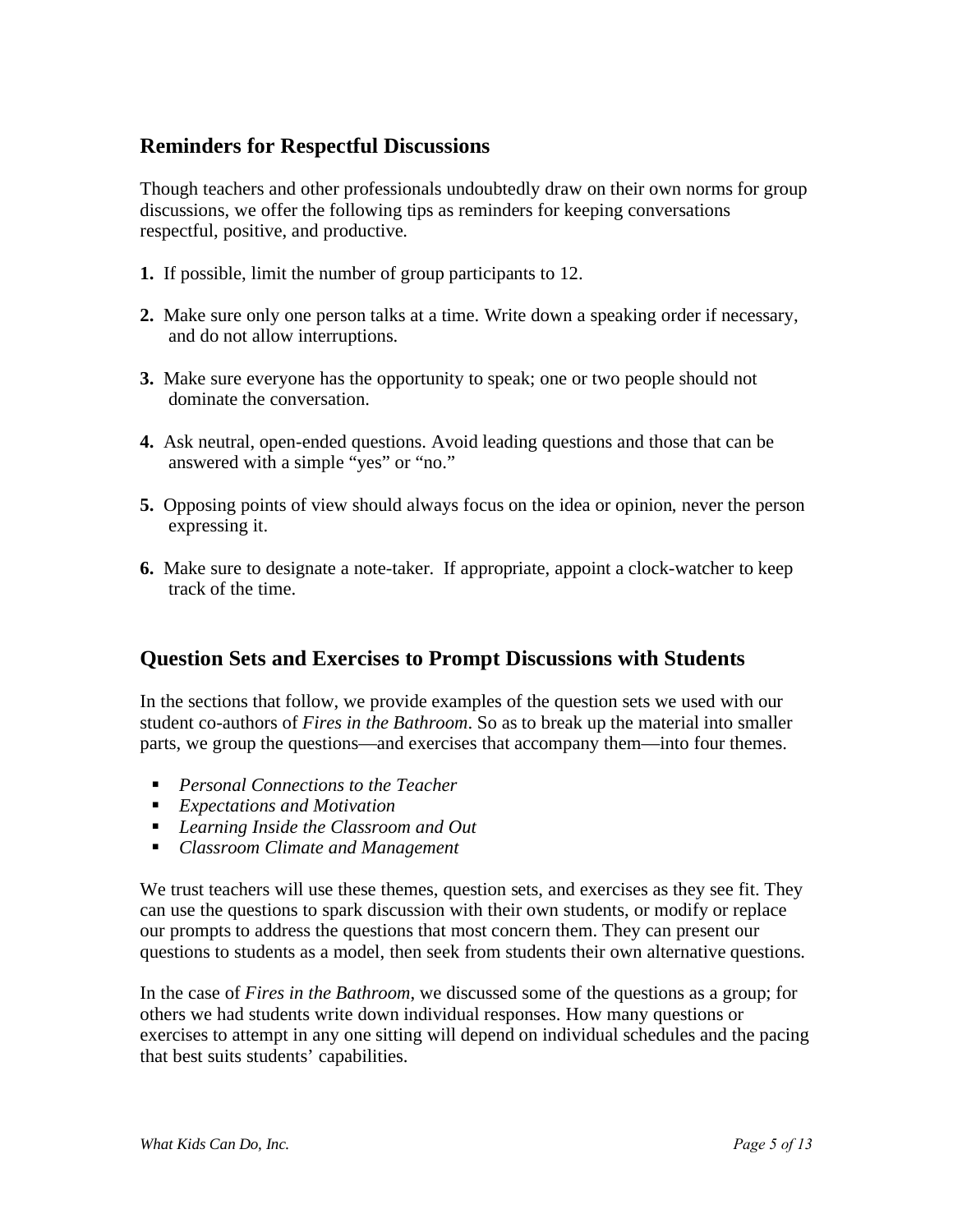A final note: each of the sets below consists of several individual questions. For both writing and discussion sessions, we found that asking students the questions one at a time produced the best results; it allowed students to focus on the topic at hand without looking ahead to what came next.

# **Theme 1:** *Personal Connections to the Teacher*

Students appreciate being asked what helps them feel respected and engaged in the classroom, and they can often give specific examples from their experience. To keep the discussion from turning too negative, follow up any complaint with the question, "What would have been a better way for the teacher to handle that situation?"

#### **Question Sets:**

Describe the teacher you liked the best. Describe the teacher you learned the most from. Are they different? If so, why?

Do you need to like a teacher to be able to learn from a teacher? Does the teacher need to like the students? Can you tell if a teacher likes some students better than others?

Have you ever had a teacher who especially liked you better than other students? How could you tell and how did that make you feel? Have you ever had a teacher who especially didn't like you? How could you tell and how did that make you feel?

When a teacher is different from you or from most of the class in some way, what are the things they can do that can help make a connection anyway? What are the things that don't work?

#### **Exercise: A questionnaire for teachers to give their students**

Student authors of *Fires in the Bathroom* compiled the following questionnaire as a way for teachers to get to know their students. They suggested teachers distribute it to their classes on the first day of school. It reflects the information that they wanted their teachers to know about them; different groups of students, of course, may have different ideas.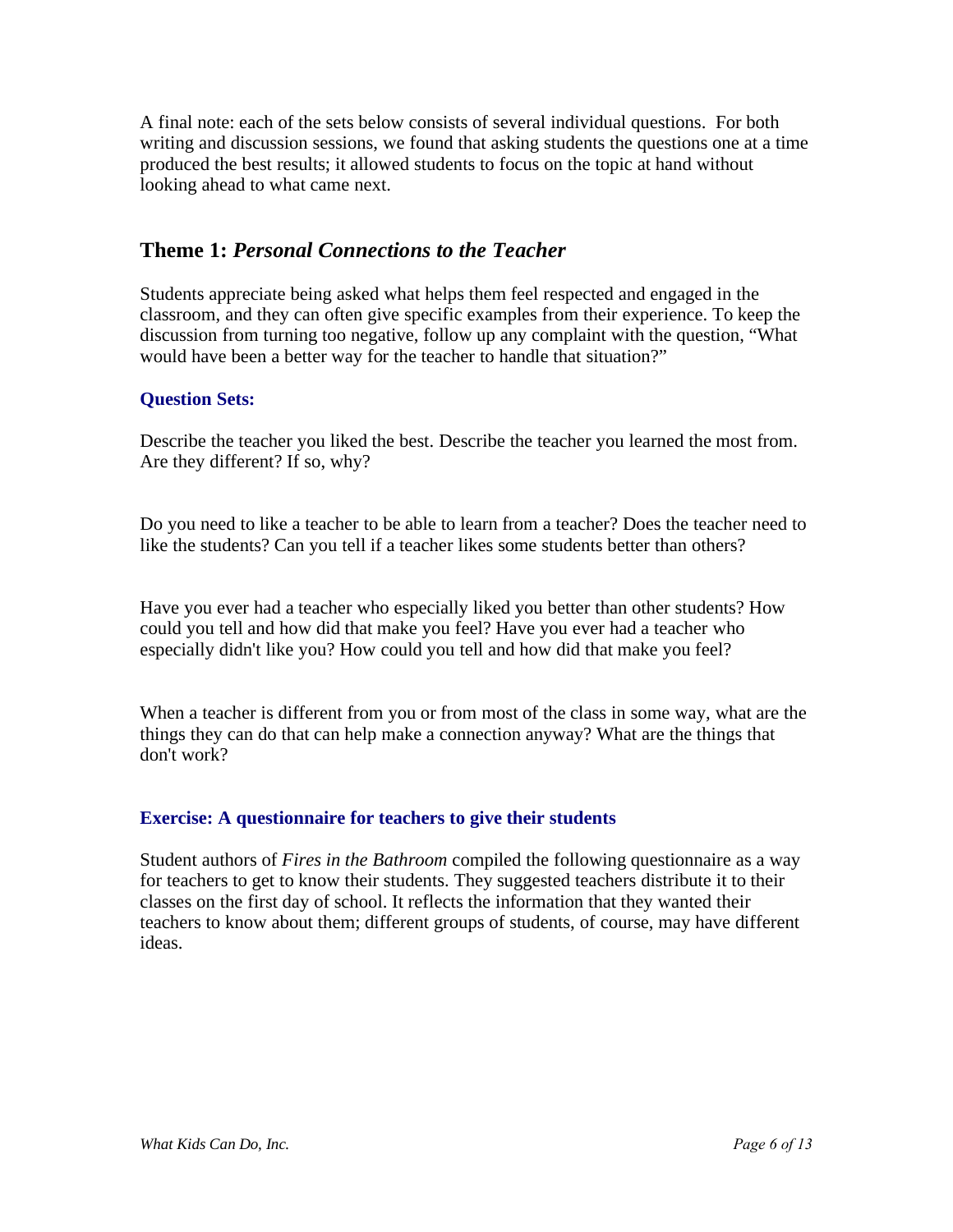| <b>Basic information:</b>             |                                                                                                               |
|---------------------------------------|---------------------------------------------------------------------------------------------------------------|
|                                       | Name you like to be called: ____________________                                                              |
|                                       |                                                                                                               |
| Phone number: _______________________ |                                                                                                               |
|                                       | Parents' or guardian's names: example and a series of the series of the series of the series of the series of |
|                                       | Any siblings? What ages? Do they live with you? _________________________________                             |
|                                       |                                                                                                               |
|                                       |                                                                                                               |
|                                       | Are you new to this school? Where were you before? _____________________________                              |
| About your activities and interests:  |                                                                                                               |
|                                       | What time do you usually get up in the morning?                                                               |
|                                       |                                                                                                               |
|                                       |                                                                                                               |
|                                       |                                                                                                               |
|                                       |                                                                                                               |
|                                       |                                                                                                               |

#### **Exercise: Questions students would like to ask their teachers**

Though adolescents often hide it, they are interested in their teachers' lives. The students who worked with us on *Fires in the Bathroom* listed the following questions as ones they'd like to ask their teachers. Teachers can either answer these questions for their students or use the list as a starting place to solicit questions their own students would want to ask them.

! Where did you go to college?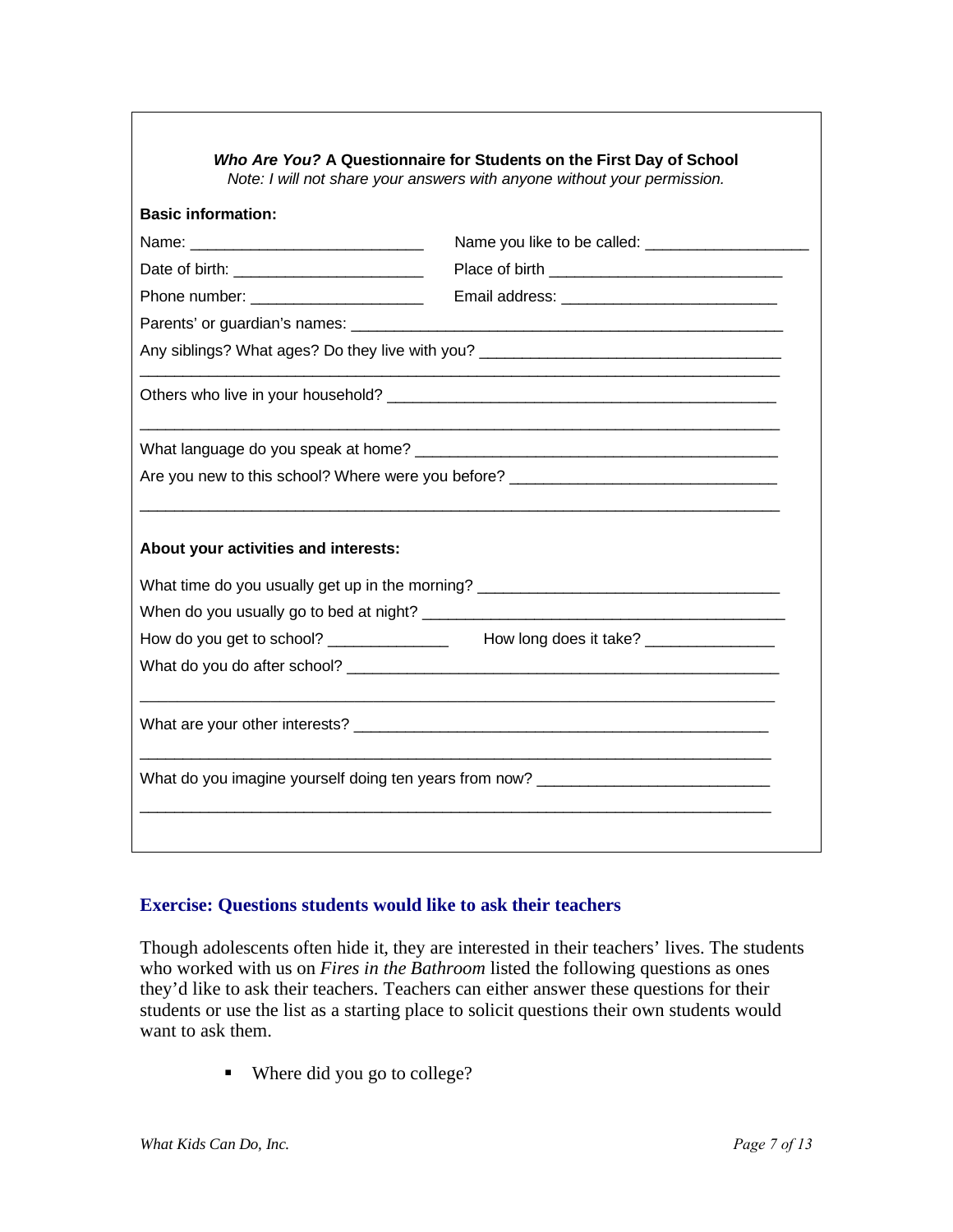- Did you have other jobs before this one? What were they?
- ! Why did you become a teacher? Why this subject?
- ! Are you married? Do you have any kids?

### **Theme 2:** *Expectations and Motivation*

These next questions ask students to think about their own learning—and as they do, to identify the conditions under which they either do well or lose heart. Not only does the discussion give the students practice in higher-order thinking, but their answers can help teachers enormously in shaping a more effective classroom practice.

#### **Question Sets:**

How does a teacher give little signals that she expects you to try hard and do well? That she expects you NOT to try hard and do well? That she thinks you are smart, or not? How might a teacher act in ways that make it safe to try hard and to do well? That make it NOT safe?

In or out of school, have you ever felt that you were learning something and it was important to YOU to learn that, not just because you were supposed to? If so, what made those things so important? Have you ever had that feeling in a class? If so, describe that time.

Has your teacher ever asked you a question that really made you think about something in a new way? That made it clear that you weren't supposed to think?

In your life in and out of school, what pressures do you feel to do well? What pressures NOT to do well?

Was there ever a time in your life that you felt that you hated school? If so, why? Was there ever a time in your life that you felt that you loved school? If so, why?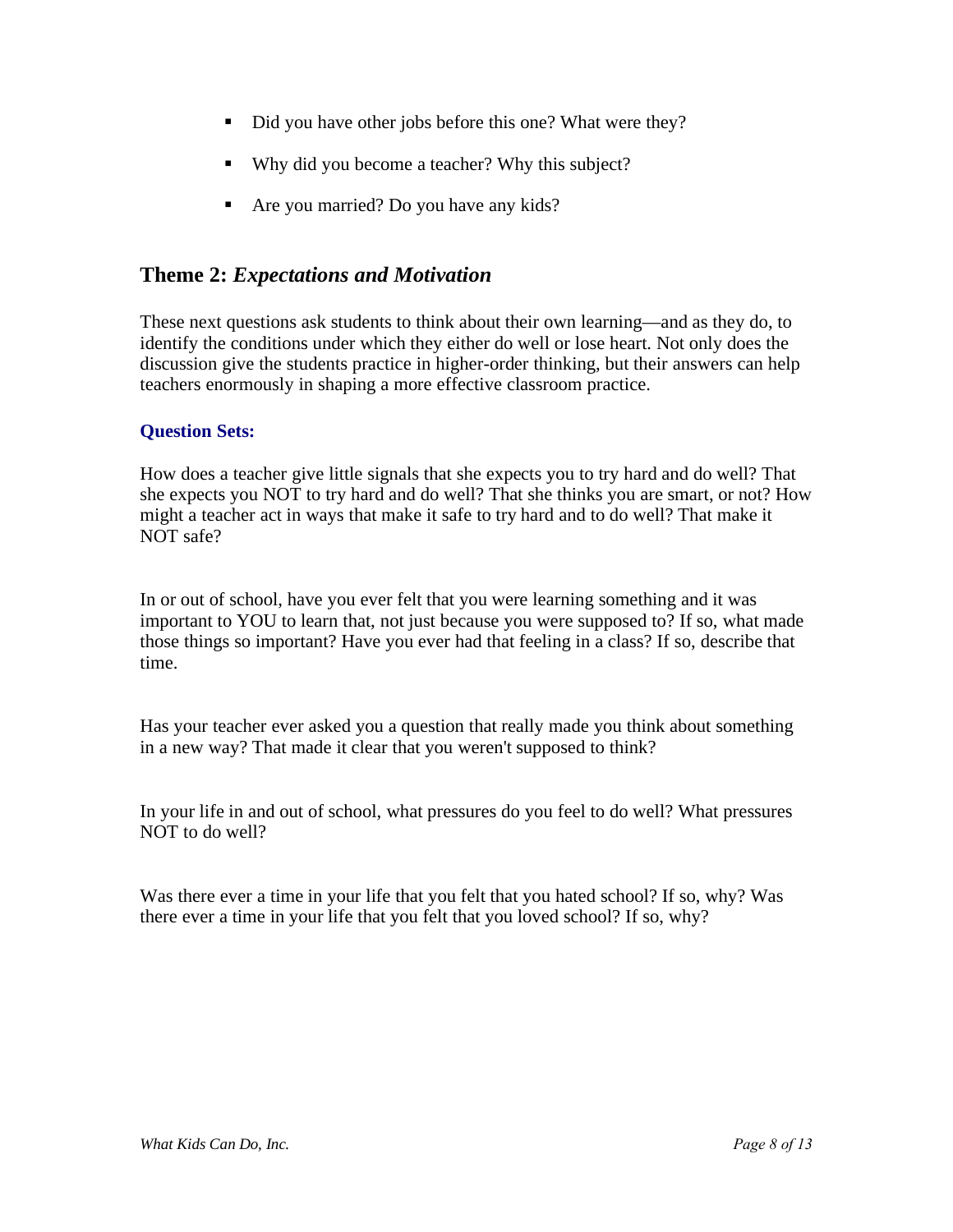# **Theme 3:** *Learning Inside the Classroom and Out*

These questions aim to identify the situations in which students act most like confident and independent learners—whether they are learning on their own, from their peers, or from mentors in or out of school. Students' responses can help teachers design tasks that dovetail with students' own interests and expertise.

#### **Question Sets:**

Have you ever been in a situation where you're learning from other students, not just from the teacher? If so, how did that happen? (Did the teacher's actions have anything to do with it?)

Teachers often are told not to do all the talking, but instead to set up situations in which students are more active—group work, hands-on activities, discussions or seminars, projects and presentations. What do you like about these strategies, and why? What do you dislike about them, and why? If they're not working, what could teachers do to make them work better?

Make a list of everything you know a lot about, whether you learned it in school or out of school. Next to each item, say who helped you learn that thing. Next to each thing on your list, make a check if one or more of your teachers knows about your expertise in that area.

Has there ever been a time (in or out of school) when you really wanted to write something? If so, explain. Have you ever wanted to make a piece of your writing the best it could possibly be? If so, explain why.

List all the situations in your life (in school or out) in which you read anything at all. Put a plus mark beside any of the times on your list that you enjoy. Put a minus mark beside any of the times on your list that you don't enjoy.

#### **Exercise: A student questionnaire on individual learning styles**

Our student co-authors created the following questionnaire as an aid to help teachers understand their students' various learning styles. They suggested distributing it early in the school year or semester.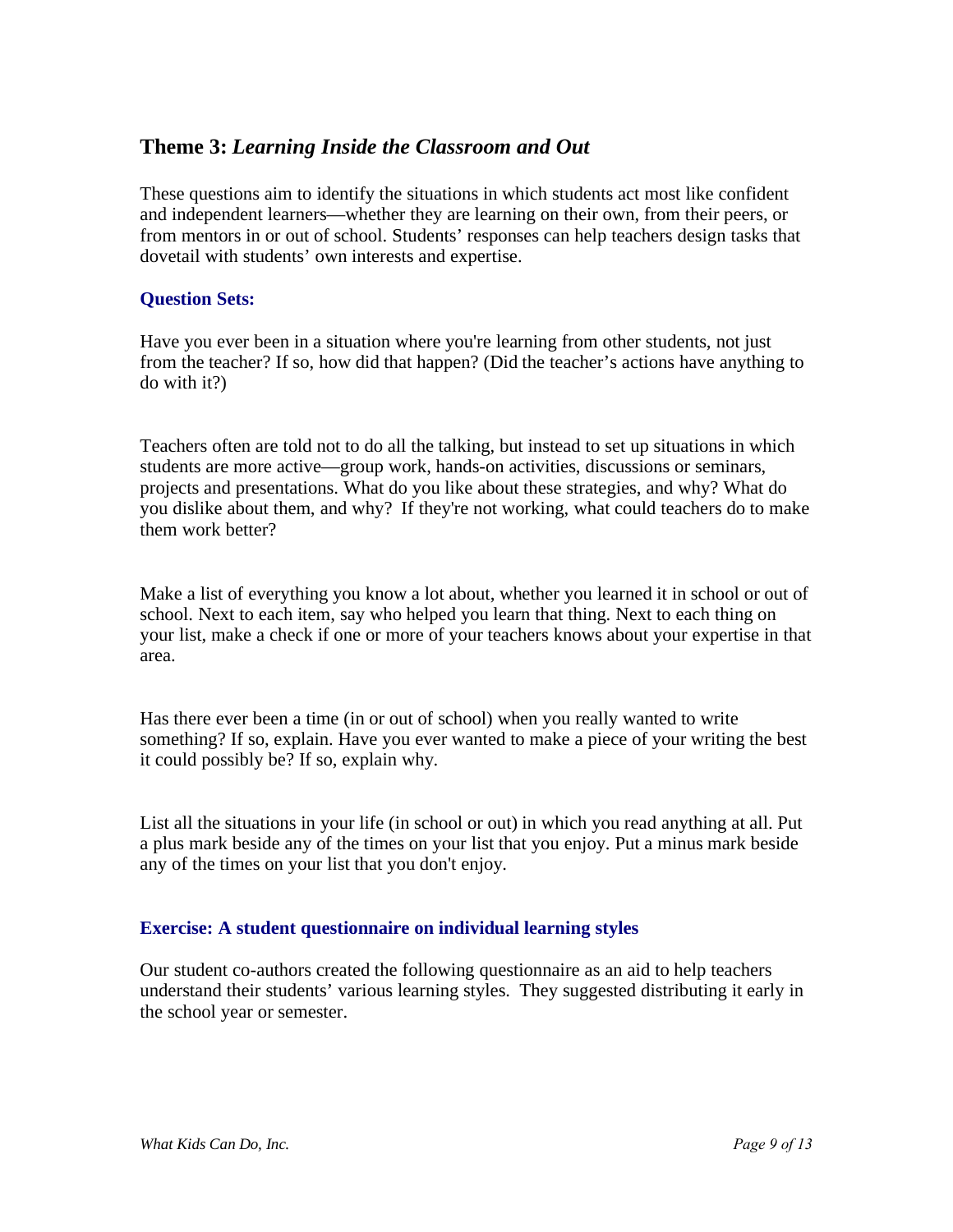| How do you learn? A Questionnaire for Students                                   |
|----------------------------------------------------------------------------------|
|                                                                                  |
|                                                                                  |
| What would you really like to learn about in this class?                         |
|                                                                                  |
|                                                                                  |
| Describe the way you learn things best.                                          |
|                                                                                  |
| Is there anything that could make this class especially hard for you?            |
| Can you think of a way I could help you with this? _____________________________ |
| Is there anything else about you that you would like me to know?                 |
|                                                                                  |

# **Theme 4:** *Classroom Climate and Management*

Some of the following questions get at issues filled with tension and strong emotions on the part of both teachers and students. To keep the discussion from slipping into defensive responses or arguments, it can help to take turns speaking and listening, without interruption. Writing in journals afterward can also provide a way to reflect on what participants hear, with the benefit of time to think over new perspectives.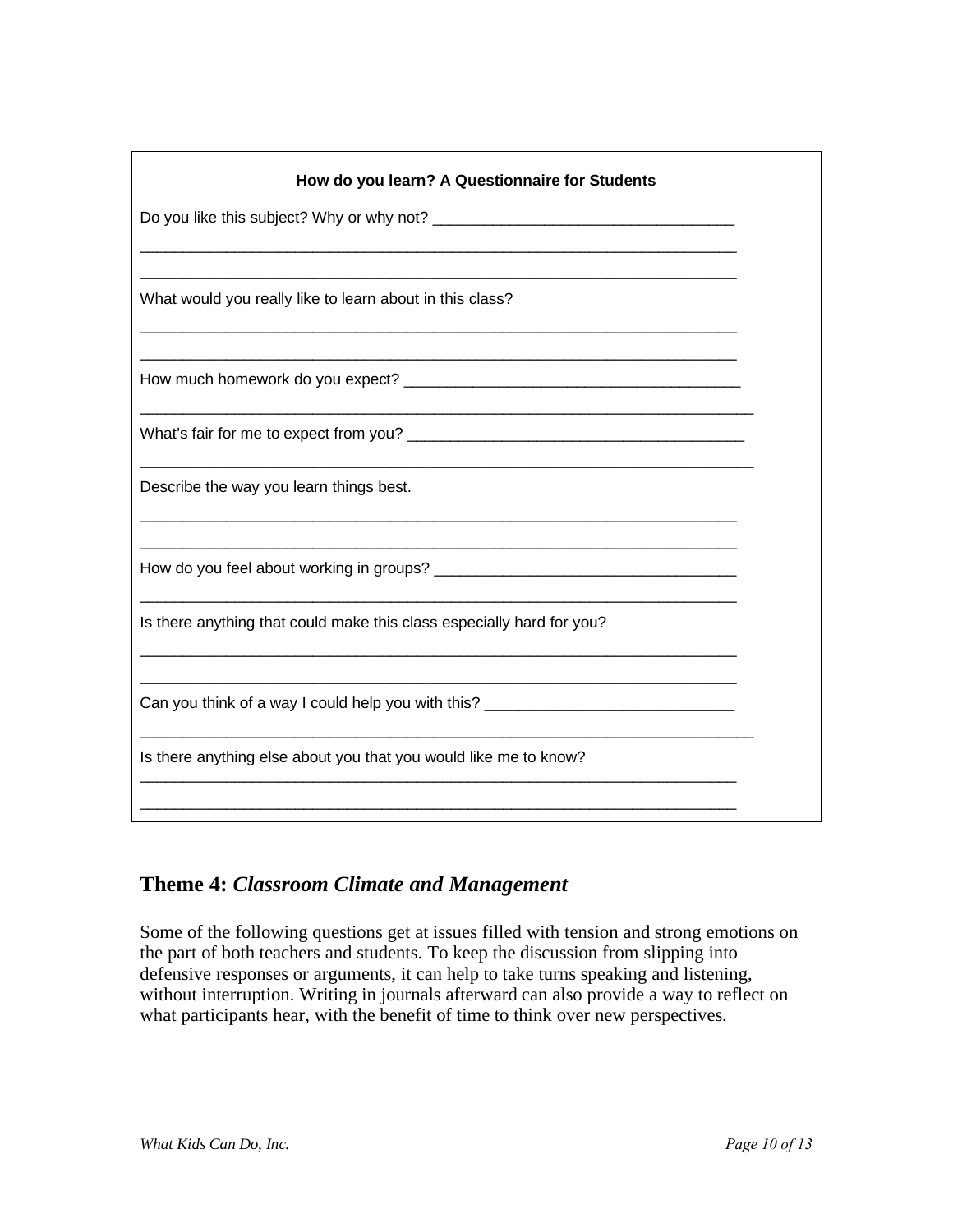#### **Question Sets:**

Describe a classroom in which you felt safe and comfortable speaking up or asking questions when you don't understand something. What made it feel that way? When does it feel bad for a teacher to call on you in class? Why? How does it feel when a teacher singles you out for praise? For criticism? Why?

Sometimes teachers aren't experts in the material they're asked to teach you. Make a list of all the things a teacher should do and shouldn't do when they're in that situation.

Teachers sometimes have trouble managing their classes. What kinds of trouble have you seen teachers run into? When you see them have trouble like that, can they ever recover from it? What does it feel like to be in a class when the teacher is having trouble?

How should the teacher act when students in a class act mean or cruel to each other? How should the teacher act when a student disrupts the class?

How does a teacher know when a kid has disrespected her? What's the way the teacher could best deal with it? Describe an example of when you or another student have been disrespected by a teacher. Can a teacher fix a situation like that? If so, how?

Do you (or other students) test out a teacher when checking them out? How? What's the worst thing a new teacher can do?

#### **Exercise: Understanding student behavior**

*Fires in the Bathroom* student authors explained that a teacher's display of fairness, trust, and respect has an important effect on students' classroom behavior. If a teacher knows and cares about the material and treats kids with respect and fairness, students say they generally will pay attention, do the work, and play by the rules. But if teachers signal unwillingness to keep up their part, kids will immediately act to right the balance, a struggle that many consider an "out-of-control classroom." Our student authors created and completed the table below as a way to help teachers understand what lies behind certain types of disruptive student behaviors. Teachers can ask their students to fill in their own answers or add to the table below.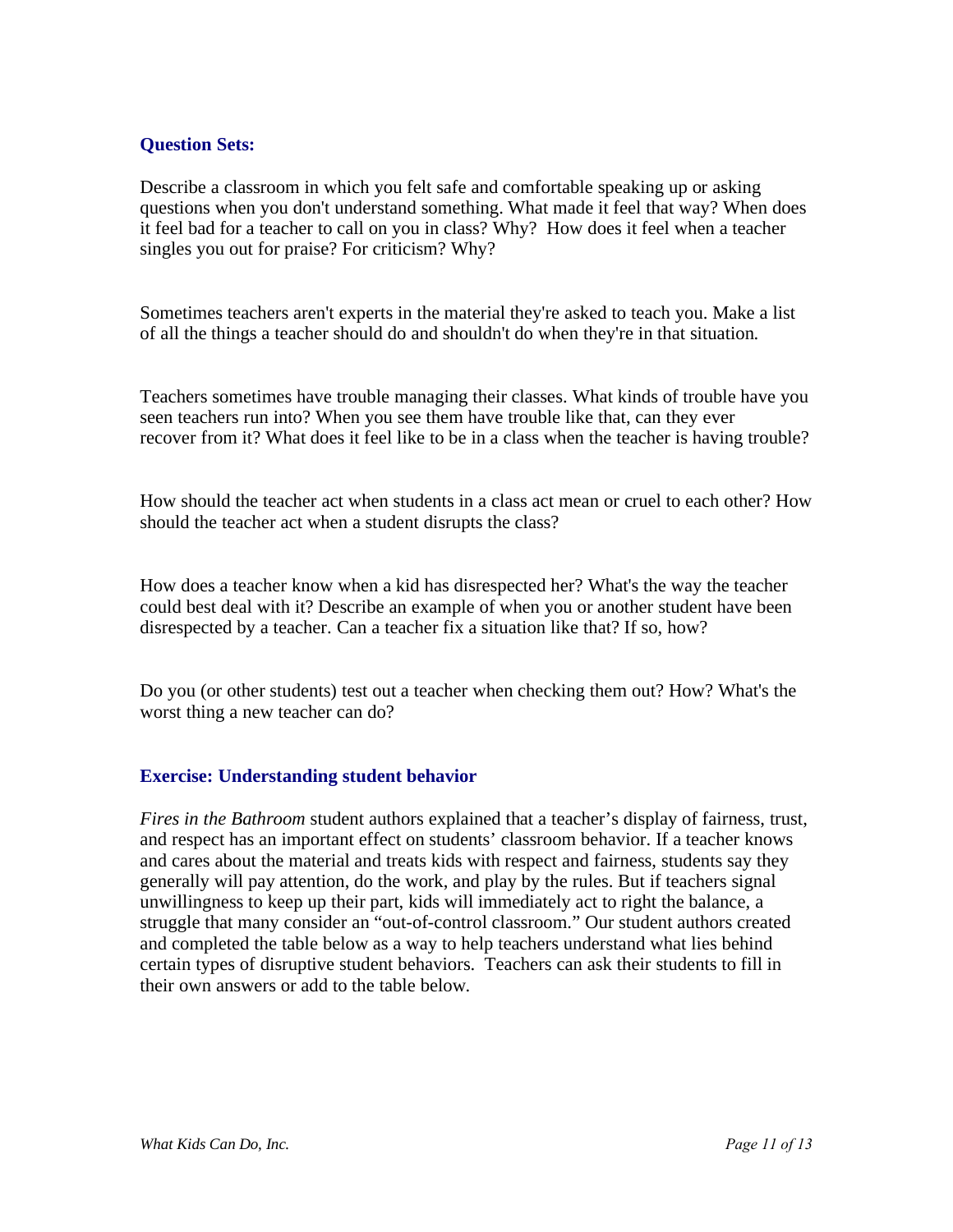# **Understanding Student Behavior**

| When we feel $\ldots$                                             | We act like this $\ldots$                                                                                                                                                  | How a teacher could<br>change that feeling                                                |
|-------------------------------------------------------------------|----------------------------------------------------------------------------------------------------------------------------------------------------------------------------|-------------------------------------------------------------------------------------------|
| <b>Bored</b>                                                      | Inattentive, passing notes,<br>playing cards, reading<br>magazines, eating or drinking,<br>talking to friends, giggling,<br>pestering teacher with irrelevant<br>questions | Use curriculum and activities that<br>relate to our interests or call on our<br>strengths |
| Physically restless                                               |                                                                                                                                                                            |                                                                                           |
| Insecure about our<br>status among peers                          |                                                                                                                                                                            |                                                                                           |
| Upset or worried about<br>personal or family<br>troubles          |                                                                                                                                                                            |                                                                                           |
| Anxious about not being<br>able to do the work                    |                                                                                                                                                                            |                                                                                           |
| Unseen and unheard,<br>disrespected or disliked<br>by the teacher |                                                                                                                                                                            |                                                                                           |
|                                                                   |                                                                                                                                                                            |                                                                                           |
|                                                                   |                                                                                                                                                                            |                                                                                           |
|                                                                   |                                                                                                                                                                            |                                                                                           |
|                                                                   |                                                                                                                                                                            |                                                                                           |